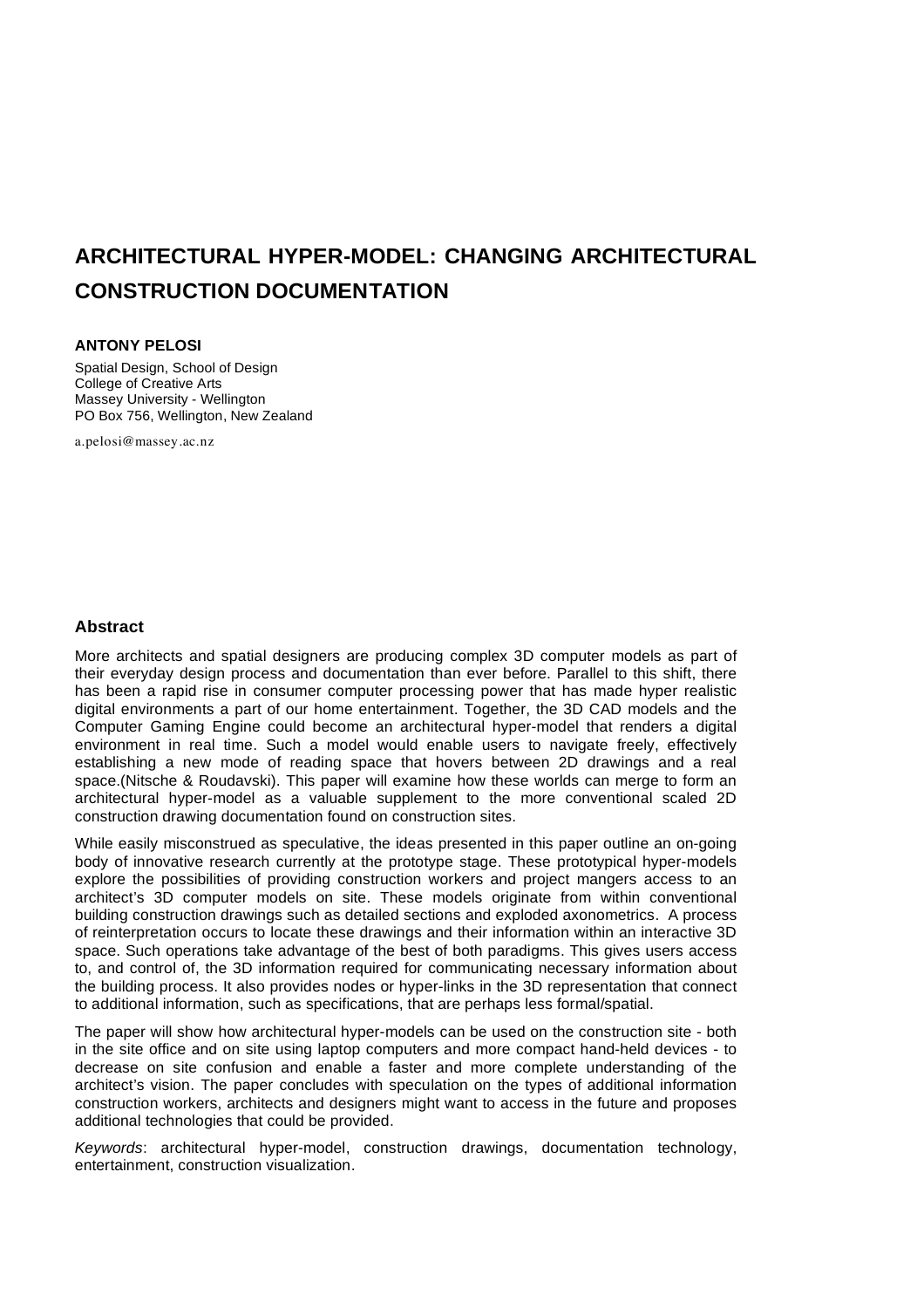#### **1 Introduction**

Historically, architects have produced a set of 2D drawings that have abstract information spread across different scales and views. Coupled with the fact that a set of drawings is typically multiple sheets, the proposed building project is difficult to visualize as a complete object and process of construction. Contractors have to piece together information within 2D drawings, which has been collected and packed by architects. This form of communicating has been the established best practice for over 500 years.

Wakita and Linde points to the powerful way computers are being used to create digital 3D models when they comment that we now draw buildings in such a fashion that the computer monitor becomes a type of window through which we are able to view full-size buildings in space. Buildings are drawn in 3-D and rotated into plan and elevation, or rotated and sliced to produce sections, framing and floor plans. This rotation and slicing process helps the architectural technician and student better understand what the construction documents entail. (vii)

The opening paragraph from Gehry Technologies corporate brochure outlines the requirements of a modern construction documentation delivery system: Building projects are increasingly complex undertakings. Tougher building codes and performance requirements, tighter schedules, distributed teams, and the possibility of new architectural forms, all add up to a building design and construction process whose demands exceed the capabilities of 2D CAD and paper based delivery processes. Additional complexity in the design phase has created downstream problems in construction where poor data coordination translates directly into an average of 20% costs overruns during construction. (1)

This research starts to investigate methods of providing non-paper based construction information to construction workers on site.

An architectural hyper-model provides a real time 3D architectural representation within a digitally rendered immersive environment that enables user navigation and interaction. This is achieved by utilizing current generation computer gaming software technology. The notion of hyper draws on two definitions: relating to hypertext or hyperlink, enabling one to hyperiump from place to place without having to visit points in between as noted by Kalay (467); and hyper, meaning over, above or beyond (current digital architectural models). Providing more control and content for the viewer. Currently most CAD programs work within an 'object' based mode, using legacy methods and concepts from the drawing board. An architect or designer constructs a building or object in digital space and then zooms in and out, rotating and pan-ing around it. This type of navigation loses any sense of scale, context and relationships between items. Gravity and sense of ground are also eliminated or suspended. These representation modes impede comprehension of the building or object.

Computer gaming software uses an 'environment' mode rather than an object mode to display architectural space, giving a viewer centric point or first person perspective view. The shift from object based modeling to environment based modeling changes the way the information can be viewed and understood, providing a scaled space which is navigated by walking or flying and hyper-linking in real time. The first person view gives a stronger understanding of scale and relationships of the proposed building. The current technology enables these spaces to be dynamic, items can be moveable, even picked up and changed, using real world physics.

This ability to create truly dynamic interactive environments enables the hyper-model to provide more than just a walk-through of the proposed design, it offers active links to additional content, such as drawings and specifications. It also allows for details to become truly connected to their location by being hyperlinked in space. In addition, items can be animated to provide construction sequence information, giving contractors a better understanding of the details they have to construct.

The key benefits of using an architectural hyper-model are that sections and details can be connected back to their location in the building through hyper linking, so items are not left floating. Other benefits of using an architectural hyper-model as a method of construction information communication include;

- Scalable view -- can be viewed on any sized screen without modification (desktop and handheld computers)
- Easy navigation control based on standard computer gaming navigation
- Material identification with the use of realistic and coded textures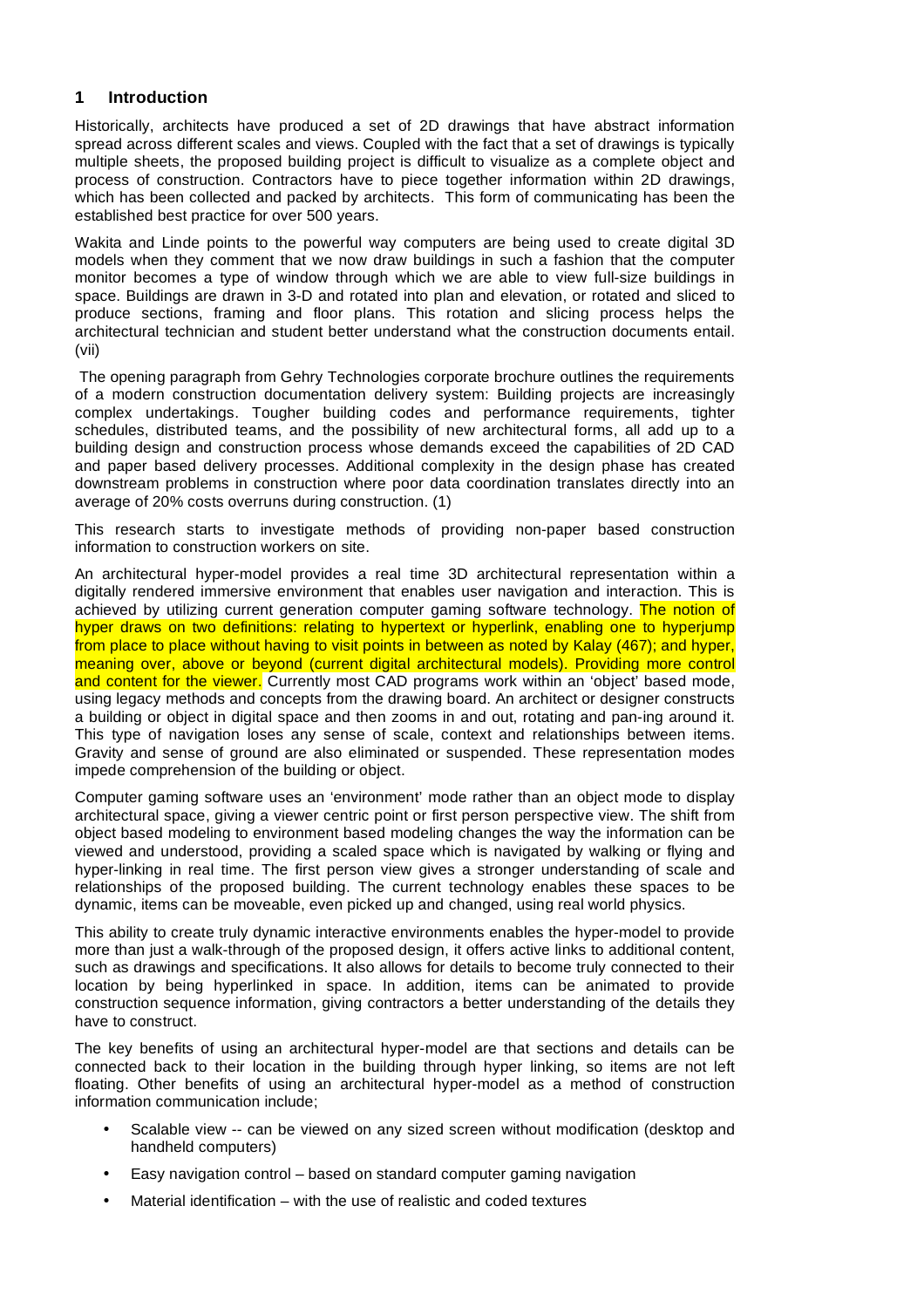- Interactive viewer controlled elements
- Real-time physics ability to introduce 3D objects in the hyper-model, which react with real-world physical attributes.
- Multiples unlike physical models a hyper-model can be viewed in multiple locations at once (only requiring additional hardware).
- Collaborative environment– real time meetings within the model
- Document management The hyper-model would be stored online to ensure the latest model is accessed by all.

## **2 Construction Visualization**

Transfer of information between participants in the design and construction process is facilitated by spatial visualizations, typically encoded 2D plan and section drawings and specifications. Acording to Saidi, et al "Construction is an information intensive industry in which the accuracy and timeliness of information is paramount" (1). Construction workers and contractors have expressed a desire to improve their visualization and interpretation of (decoding) construction drawings in order to understand what a designer has documented. It is critical for construction workers to fully understand the designer's construction documentation to reduce construction time and cost by reducing misunderstandings. Saidi, et al proposes, "The construction industry is in need of tools that can provide accurate, reliable, and timely project information to the field." (1)

Professor Kalay, Director of the UC Berkeley Center for New Media, states scale drawings provide a parsimonious notational means of conveying both referential and frame-of-reference (context) information, in the form of floor plans, sections, elevations, and details. However, much of the information that is conveyed by drawing is implicit and relies heavily on interpretation…This heavy reliance on interpretation, and the need to augment the explicit information with implicit assumptions, hinders the effective use of drawings as a means to engender shared understanding (481).

Now that architects are producing 3D computer models the problem is how to get this information on to the construction site. Gehry Technologies comments on "The potential for digital technologies to change the nature of professional practice and address the underlying inefficiencies and conflicts resulting from and outdated process". (2). Gehry Partners provide the contractor with a full 3D CAD model as part of the contract documentation. The CAD software is complex and requires an experienced operator. This leaves a gap between the CAD operator and the construction workers opening up another area for confusion and productivity loss.

In his book Architecture's New Media, Kalay notes that "The opening of a new kind of space made possible by computers and networks promises to revolutionize our perception of reality like no other invention before it and challenges the professions of architecture, town planning, and interior design which have been striving to accommodate human activities in the physical domain for thousands of years." (80)

A study carried out at the Pennsylvania State University using 4D CAD modeling in the education of architectural engineering program to teach construction processes suggests, "students can understand construction projects and plans much better when advanced visualization tools are used" (Messner 1). Johns and Lowe report similar findings with landscape architecture students at Victoria University of Wellington, "Four major benefits of using real-time modeling over physical scale modeling identified by the students were; comprehension of scale, engagement of other senses with sound, understanding space and time, and the ability to interact with others in a virtual landscape." (Johns and Lowe 1)

#### **3 3D computer models**

Architects and spatial designers are moving from 2D CAD software to 3D CAD software and creating complex detailed 3D computer models. How can these 3D computer models be used for more than the design process and marketing? It no longer makes practical sense to only use 2D drawings to communicate complex 3D space. Currently most designers end up converting the 3D models into 2D drawings for construction documentation, losing the benefits of the models; relationship of elements, context of spaces, control of view and layer control.

Presently, the most significant challenge resides in how to view not just 3D models on site, but any digital drawings. A number of recent research projects using handheld computer to access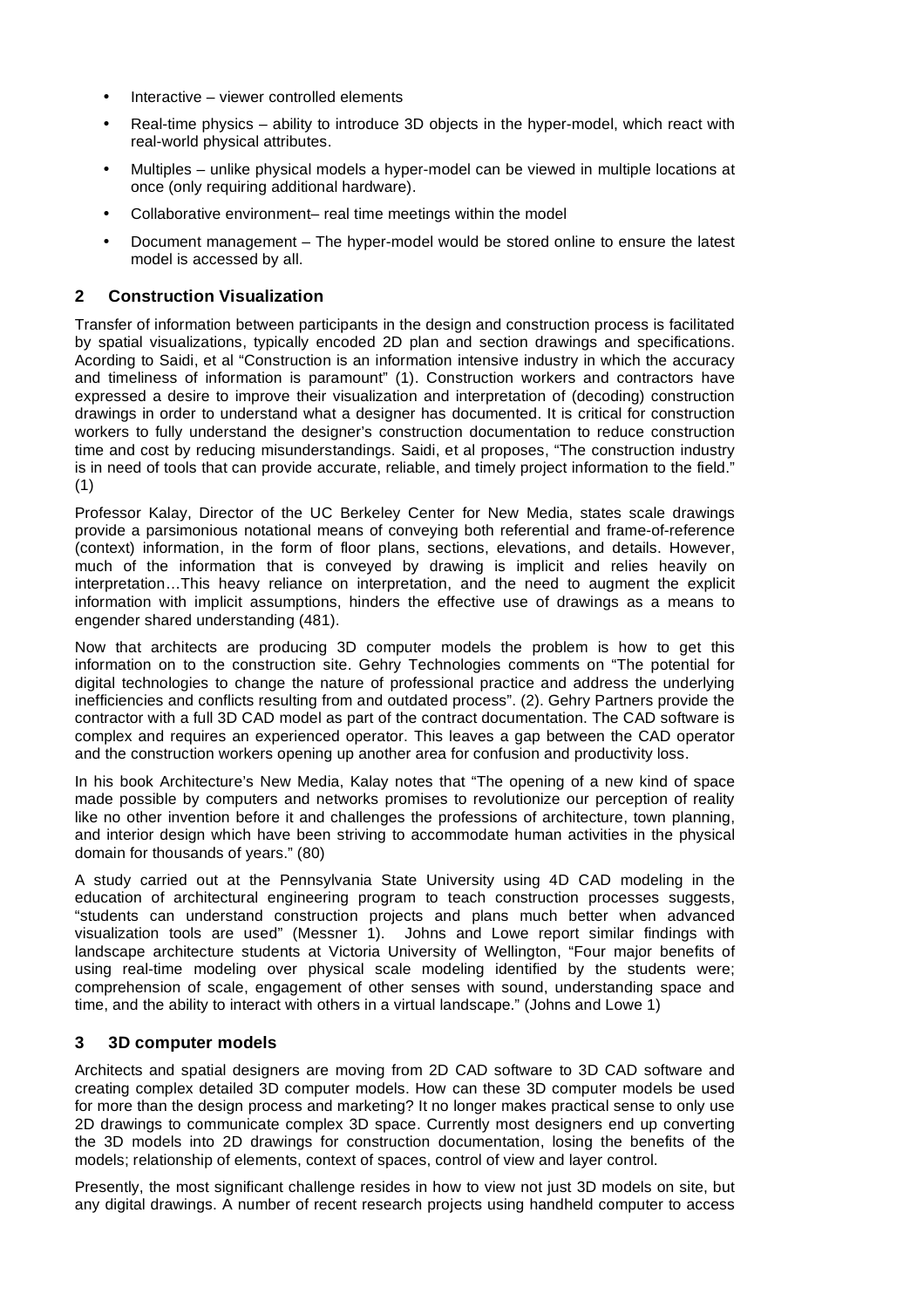2D CAD drawings on site show little success due to the small screen real estate which hinder the display of drawings formatted for large paper sizes. The processing power required to access a full 3D CAD model is still limited to laptop computers, which are cumbersome and expensive to use on an actual construction site. As most current 3D models presented as rendered images or pre-rendered walk/fly through animations produced to explain the project to clients or for marketing material, have a fixed view, limiting the full potential of 3D CAD models. These factors make it time consuming to produce and limit the use of these images and animations on the construction site. Instead, a hyper-model renegotiates the relationship between architect and builder by assisting builders and contractors to envision the built work and its installation process more vividly. One of the major benefits of these models is to help contractors visualize what it is they are building.

### **4 Experiments**

Two experiments by the author explore the interactive power of the 3D game engine Source™ by Valve Software Corporation through the use of the architectural drawing conventions of the section and exploded axonometric. Both experiments use Ludwig Mies van der Rohe's Barcelona Pavilion to demonstrate the potential of this technology. These experiments were carried out to investigate the potential application of current gaming engines for architectural visualization purposes. Both experiments are based on 2D drawing conventions and developed with the interactive possibilities that the real time 3D game engine provide.

The section pavilion (fig 1) explores the notion of representing a section and its accompanying information within an interactive real time 3D virtual environment, rather that just a flat 2D sheet of paper, which is isolated from its location and heavily encoded. Instead of the sections being referenced from a plan or other drawing in a customary manner, the sections within the pavilion hyper-model are identified by numbered markers indicating their location and upon selecting one of the thickened sections, it moves out from its actual location to sit next to the model.



Figure 1: **Still images from Section Pavilion hyper-model**

The layer pavilion (fig 2) takes the exploded axonometric into the interactive environment giving a viewer the ability to control which parts of the Barcelona Pavilion are pulled up off the base, letting a viewer experience the separate elements and demonstrating the "essence of the Barcelona Pavilion. This mechanism facilitates analysis of the different building elements and the relationship between components.



Figure 2**: Still images from Layer Pavilion hyper-model**

It becomes clear from these experiments that an architectural hyper-model provides useful methods of visualization, but can also introduce confusion as conventional drawing methods do. Therefore the research suggests another language needs to be developed that builds on the potential of the real time interactive power of the software.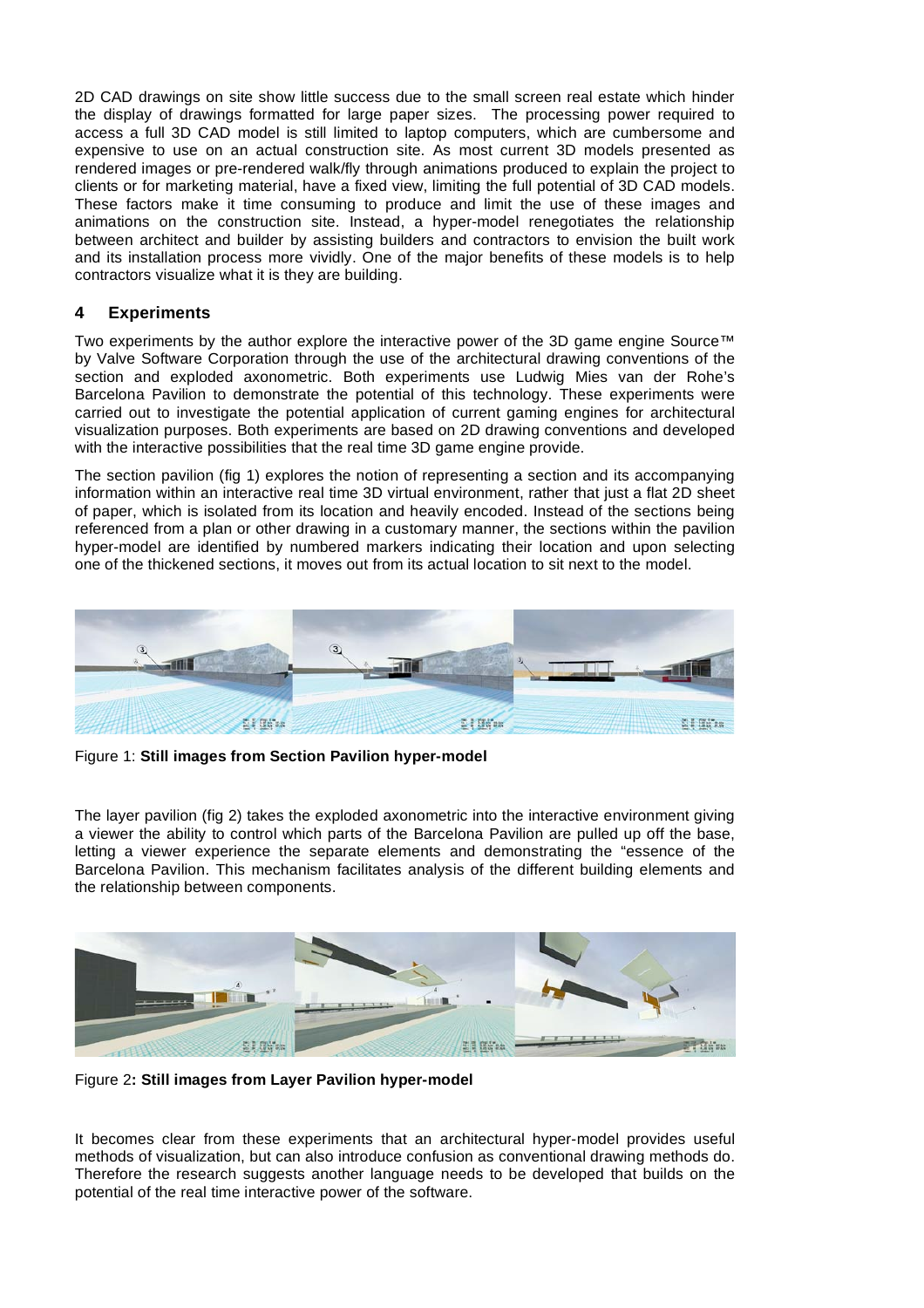### **5 The Hardware**

Desktop computers are commonplace in architects and construction site offices, but until recently they have only been used as a digital drawing board. Current CAD software packages work well for designers and architects, but the information is still being documented through 2D drawings. Currently considerable effort and time have been put in to the CAD software industry to enable easier and faster input and control, with little research focused on the delivery of construction documentation.

Handheld computers have been used on construction sites from as early as 1992, but have never been successful due to lack of processing power, screen size, and limited software. Recently handheld computers have increased in processing power and screen resolution which has led to a greater use on construction sites, speeding up communication, mostly for text based information as their has been no useful way to view construction drawings on their small screen (Saidi, et al 2). Intel estimates that, with current software, utilizing handheld and mobile computing on site would boost productivity by 20% to 30% (1)

One problem with handheld units is that the 2D drawings have been formatted for large sheets of paper. While some construction details are viewable on the small screen of a handheld computer, they become hard to reference from a large scale digital plan or section. By changing the method of describing space from just 2D drawings to dynamic navigable 3D space, most of these problems can be solved by:

- Being able to visualize the design proposal in real time
- Having access to construction documentation/3D models on site (PDA PSP)
- Collaborating and communicating in real time between multiple participants
- Virtual meetings in a shared, information enriched 3D online space

#### **6 Future directions**

The research so far points to additional technologies that can be added to the handheld computer providing greater functionality.  $RFD<sup>1</sup>$  readers and global positioning system (GPS) modules represent potential additive technologies. In-depth analysis of these items exceeds the scope of this research; the following outlines only how they could be developed in the future.

It is predicted that RFID tags will replace barcodes in the coming years, enabling an architectural hyper-model running on a handheld computer with a RFID reader to access location and detail information about tagged items as they come within proximity of that item, all shown in real time and 3D. For example, as steel trusses are delivered on site, the construction worker can be shown the exact location each truss is to be installed So rather than searching through hundreds of drawings to find their location, the information is provided automatically.

In addition to this the architectural hyper-model could be fitted with a GPS module to provide location based information. As a construction worker or architect walked around the construction site with a handheld computer the GPS would locate them within the hyper-model. This would enable a clearer understanding of the location of the proposed building and its elements.

#### **7 Conclusion**

Presently paper based scaled drawings are the dominant means of construction visualization within the construction industry. As the use of computers and CAD software within the architectural design process has become standard, the development of the software has progressed along with the up-take of the software technology in architectural practice over the last 50 years. The only change we have seen in the construction documentation is an increase in the amount of information provided.

This research proposes to introduce architectural hyper-models with the aim of enhancing comprehension of construction drawings and specifications. By making the visualization of design proposals faster and clearer, the number of drawings required is reduced, ultimately increasing productivity and quality.

Moving away from an 'object' mode based CAD software to an 'environment' mode for the visualization provides easier access to the complex information required to build, as building projects are faced with complex requirements and tighter deadlines. The technology used allows the environments of the hyper-models to be truly dynamic; the geometry, location and visibility can be controlled providing more than just a walk-through of the project.